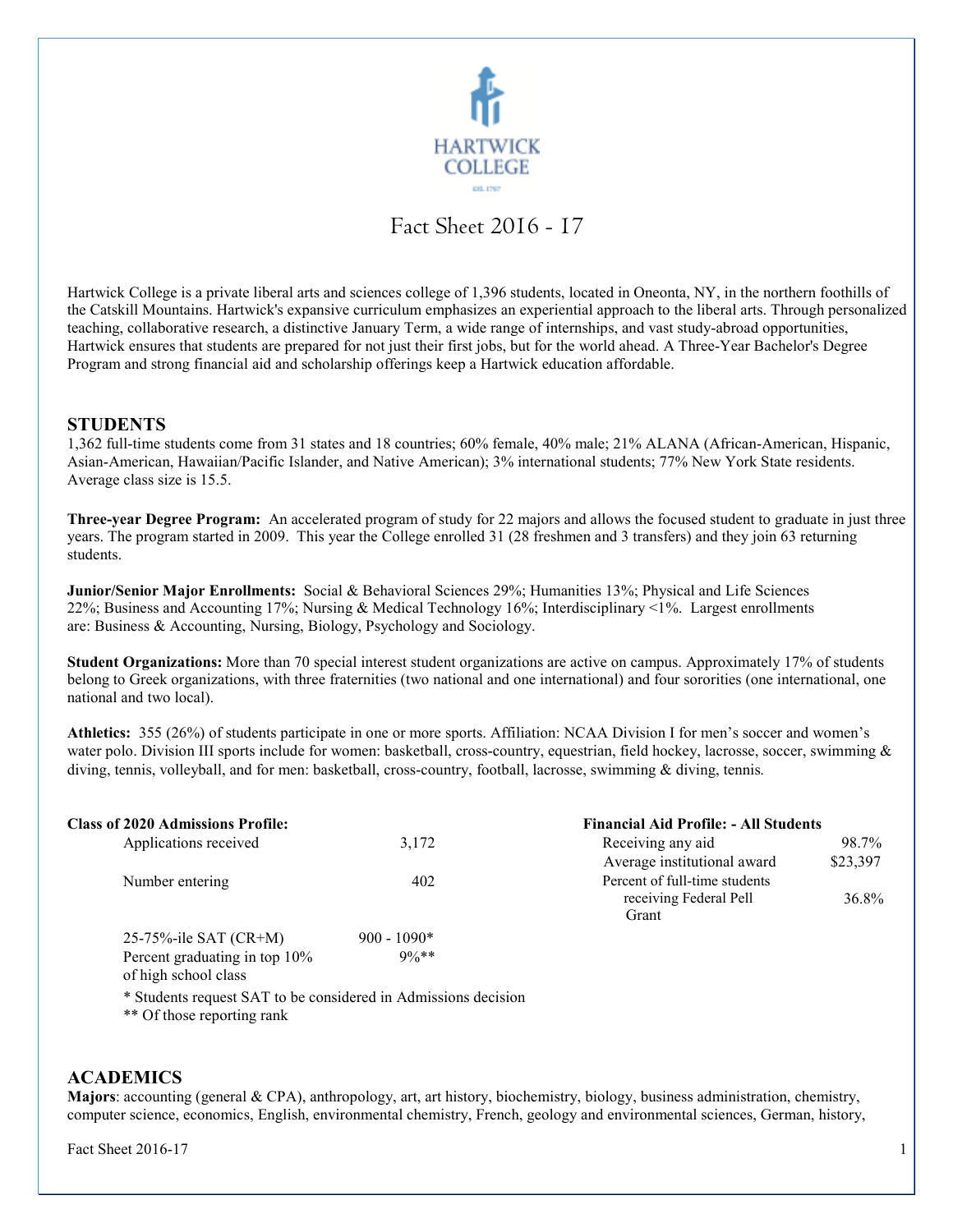mathematics, medical technology, music, music education, nursing, philosophy, physics, political science, psychology, religious studies, sociology, Spanish, theatre arts. An Individual Student Program, a student-designed major, is offered for students whose interests lie outside an established major.

**Minors:** cognitive science, criminal justice, documentary photography, environmental science and policy, finance, graphic communications, Latin American and Caribbean studies, literature or writing, museum studies, peace & conflict studies, U.S. ethnic studies, women's and gender studies. Minors also are available in almost all majors (25 of 31 majors).

**Special Programs**: certification in elementary and secondary education, dual certification in childhood/special education and middle childhood and adolescence/special education, honors. Certification in coaching.

**Pre-Professional Programs**: pre-allied health professions, pre-engineering, pre-law, pre-medicine.

**Cooperative Programs**: 4-1 MBA programs with Clarkson University or Union Graduate College; 3-2 engineering with Clarkson University or Columbia University; 3-3 J.D. program with Albany Law School; collaborative program for physical and occupational therapy with Sage Graduate School. For undergraduate opportunities at Hartwick, there is the Partnership for Nursing Opportunities with Bassett Healthcare.

## **FACULTY**

183 faculty members, of which 110 are full-time and 73 are part-time; 88% of full-time faculty members hold the highest degree in their disciplines; 82% of full-time faculty are tenured or on tenure-track, the student to faculty ratio is 10.2:1.

**OFF-CAMPUS STUDY/INSTITUTIONAL AFFILIATIONS**: Hartwick affiliations include: School for International Training; Central College Abroad; National Outdoor Leadership Seminar; Academic Programs International, CISabroad, Institute de Touraine, Regents University in London, Central College, Institute for Study Abroad, International Studies Abroad and University Study Abroad Consortium.

# **INFORMATION TECHNOLOGY & RESOURCES**

The campus network provides cable TV access, wired and wireless Internet access. Hartwick's Stevens-German Library offers a collection of books, periodicals, microforms and films housed on our shelves and electronic resources accessible from via the Internet. The Library's collection includes 208,822 books, 4,560 E-books, 59 digital databases, 3,218 media, 1,392 printed serials and 38,755 electronic serials..

## **RESIDENTIAL FACILITIES**

75% of Hartwick students live in College on-campus housing. Housing options include traditional residence halls, suites, and townhouse apartments. 15 additional students live at the College's Pine Lake Environmental Campus, located eight miles from the main campus.

### **GRADUATES & ALUMNI/AE**

For the Class of 2016, 55% of the graduates are employed and 25% are enrolled in graduate or professional school.

| Graduates $(2015-16)$                           | 323       | (July 2015 through June 2016)                          |
|-------------------------------------------------|-----------|--------------------------------------------------------|
| Student Right-to-Know                           |           |                                                        |
| Graduation Rate (6 years)                       | 55.7%     | (For the Class entering Fall 2010)                     |
| Student Athlete (Div. I) 6-year Graduation Rate | 40%       | (For the Class entering Fall 2009)                     |
| First Year to Sophomore Retention Rate          |           | 74.2% (For the Class entering Fall 2015)               |
| 2016 Graduates Top Five Majors:                 |           | Nursing, Business Administration, Biology, Psychology, |
|                                                 | Sociology |                                                        |
|                                                 |           |                                                        |

Alumni/ae of record (August 30, 2016) 19,005 Alumni/ae giving rate: 12.9% Geographic distribution: 52% reside in the Mid-Atlantic region (New York, New Jersey, Pennsylvania, Maryland, and Delaware), 22% in New England, 11% in the Southeast, and 2% reside abroad.

71% of alumni/ae graduated after 1980.

**Fact Sheet 2016-17** 2 The most common professional fields among Hartwick alumni/ae are management, education, Nursing, marketing/sales.